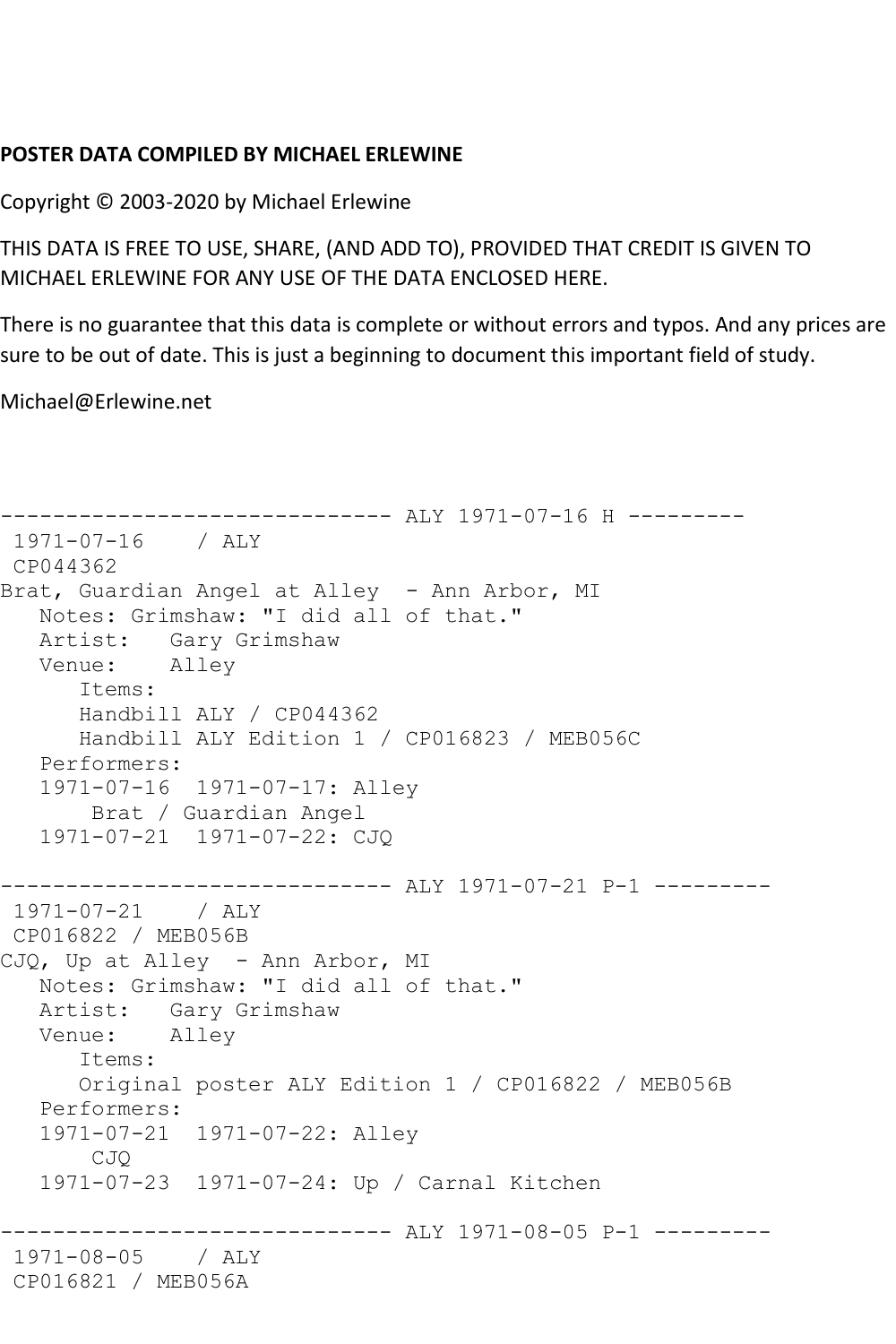Brat, SRC - Scot Richard Case at Alley - Ann Arbor, MI Notes: Grimshaw: "I did all of that."<br>Artist: Amy Horowitz Amy Horowitz<br>Alley Venue: Items: Original poster ALY Edition 1 / CP016821 / MEB056A Performers: 1971-08-05: Alley Brat / SRC - Scot Richard Case / MC5 / Guardian Angel / Carnal Kitchen / Salvage Grace / Bad Foot Blues Band --------------------- ALY 1971-09-10 P-1 ---------1971-09-10 / ALY CP006214 / CP01464 Luther Allison, Bob Goldenthal at Alley - Ann Arbor, MI Private Notes: Grimshaw Artist: Gary Grimshaw<br>Venue: Alley Venue: Items: Original poster ALY Edition 1 / CP006214 / CP01464 Price: 300.00 Performers: 1971-09-10 1971-09-12: Alley Luther Allison / Bob Goldenthal 1971-09-17 1971-09-19: Commander Cody and his Lost Planet Airmen 1971-09-24 1971-09-26: Mississippi Fred Mcdowell / Terry Tate Blues Band ------------------------------ ALY 1971-09-10 H-1 --------- 1971-09-10 / ALY CP016824 / MEB057A Luther Allison, Bob Goldenthal at Alley - Ann Arbor, MI Notes: Gary Grimshaw: That was 3-color poster that had several shows listed on it and then we would do individual flyers for the individual shows. Artist: Gary Grimshaw<br>Venue: Allev Alley Items: Handbill ALY / CP044363 / CP044363 Handbill ALY / CP009328 / CP06496 Handbill ALY Edition 1 / CP016824 / MEB057A Price: 50.00 Performers: 1971-09-10 1971-09-12: Alley Luther Allison / Bob Goldenthal ------------------------------ ALY 1971-09-17 P-1 ---------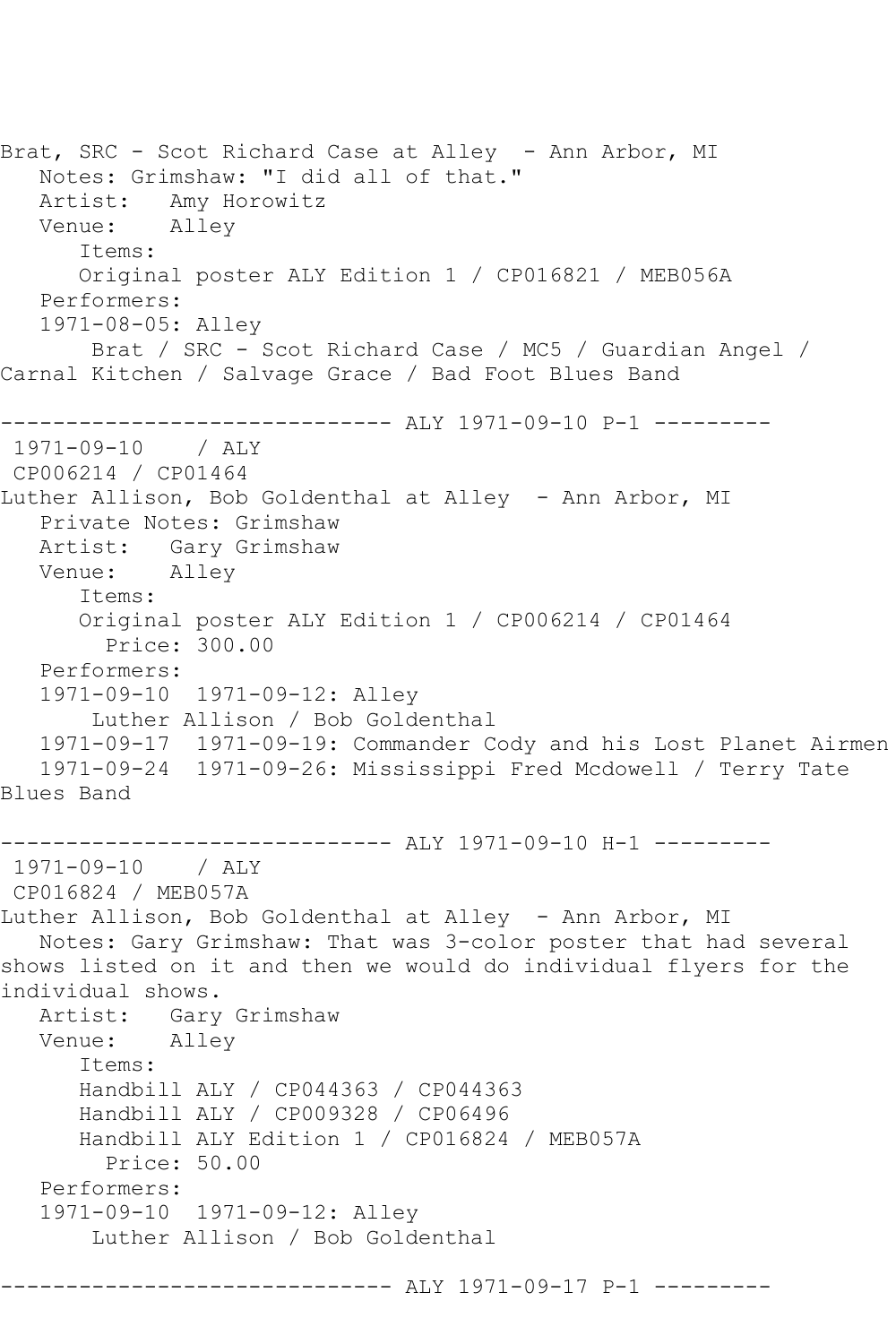1971-09-17 / ALY CP016825 / MEB057B Commander Cody and his Lost Planet Airmen, John Nicholas at Alley - Ann Arbor, MI Notes: Gary Grimshaw:That was 3-color poster that had several shows listed on it and then we would do individual flyers for the individual shows. Artist: Gary Grimshaw Venue: Alley Items: Original poster ALY Edition 1 / CP016825 / MEB057B Performers: 1971-09-17 1971-09-19: Alley Commander Cody and his Lost Planet Airmen / John Nicholas / Steve Nardella ------------------------------ ALY 1971-10-01 H --------- 1971-10-01 / ALY CP009345 / CP06513 Arthur Big Boy Crudup, Johnny Shines at Alley - Ann Arbor, MI Notes: The Alley 10-01-03, 10-09-10, 10-15-17, 10-22-24 Gary Grimshaw: That was 3-color poster that had several shows listed on it and then we would do individual flyers for the individual shows. Private Notes: Grimshaw Artist: Gary Grimshaw<br>Venue: Alley Venue: Items: Handbill ALY / CP009345 / CP06513 Handbill ALY Edition 1 / CP044364 / MEB058A Performers: 1971-10-01 1971-10-03: Alley Arthur Big Boy Crudup / Johnny Shines ------------------------------ ALY 1971-10-01 P-1 --------- 1971-10-01 / ALY CP009056 / CP06211 Arthur Big Boy Crudup, Johnny Shines at Alley - Ann Arbor, MI Private Notes: Grimshaw Artist: Gary Grimshaw Venue: Alley Items: Original poster ALY / CP006233 / CP01483 Original poster ALY Edition 1 / CP009056 / CP06211 Performers: 1971-10-01 1971-10-24: Alley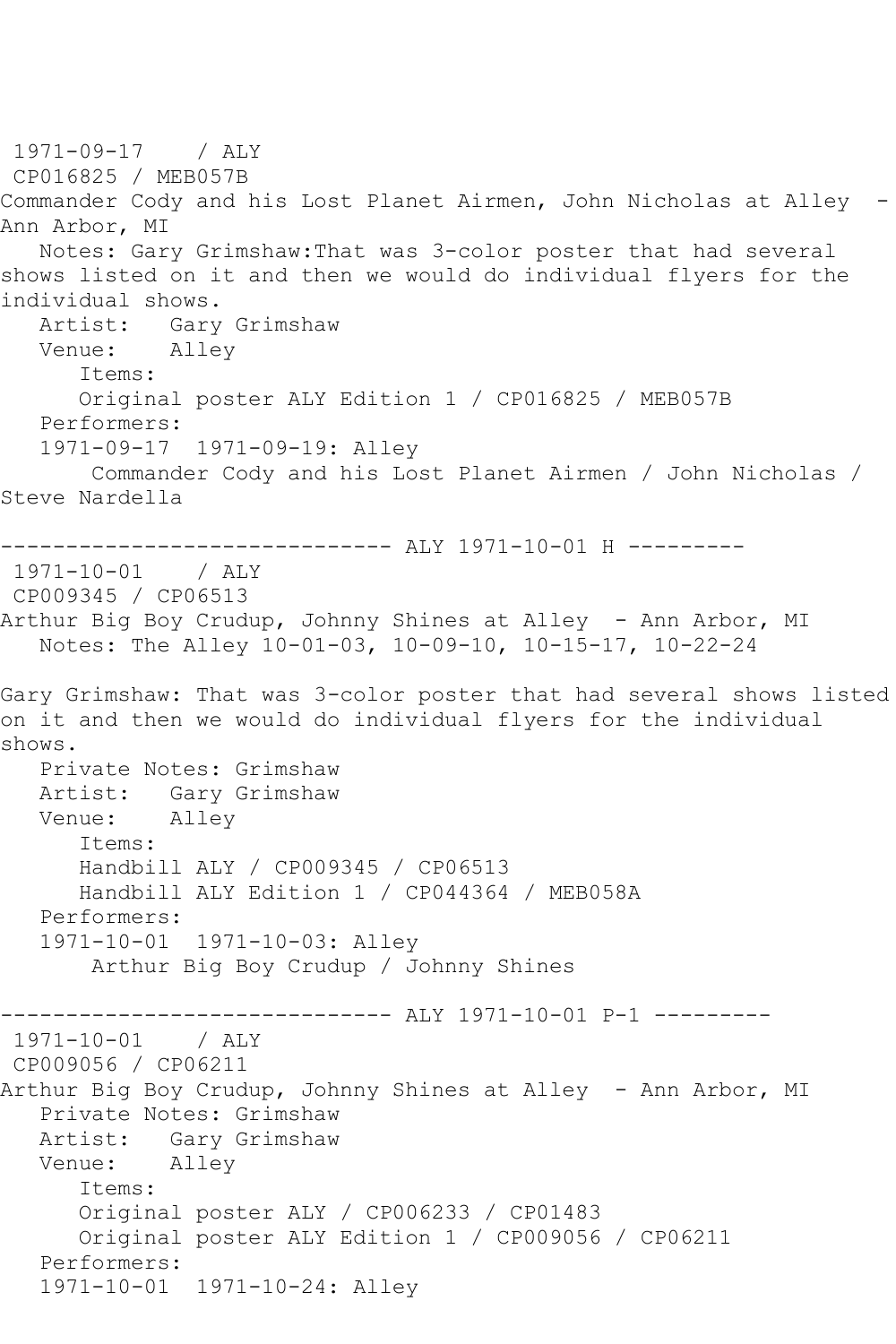Arthur Big Boy Crudup / Johnny Shines 1971-10-09 1971-10-10: Dr. Isaiah Ross / Lightnin' Slim 1971-10-15 1971-10-17: Albert King 1971-10-22 1971-10-24: Jimmy Reed ---------------------- ALY 1971-10-09 P ---------1971-10-09 / ALY CP009337 / CP06505 Dr. Isaiah Ross, Lightnin' Slim at Alley - Ann Arbor, MI Private Notes: Grimshaw Artist: Gary Grimshaw Venue: Alley Items: Original poster ALY / CP009337 / CP06505 Performers: 1971-10-09 1971-10-10: Alley Dr. Isaiah Ross / Lightnin' Slim ------------------------------ ALY 1971-10-15 P-1 --------- 1971-10-15 / ALY CP016827 / MEB058B Albert King at Alley - Ann Arbor, MI Notes: Gary Grimshaw: That was 3-color poster that had several shows listed on it and then we would do individual flyers for the individual shows. Artist: Gary Grimshaw Venue: Alley Items: Original poster ALY Edition 1 / CP016827 / MEB058B Price: 150.00 Performers: 1971-10-15 1971-10-17: Alley Albert King ----------- ALY 1971-10-22 P-1 ----------1971-10-22 / ALY CP016828 / MEB059A Jimmy Reed, Chicago Blues Band at Alley - Ann Arbor, MI Notes: Gary Grimshaw: That was 3-color poster that had several shows listed on it and then we would do individual flyers for the individual shows. Artist: Gary Grimshaw Venue: Alley Items: Original poster ALY Edition 1 / CP016828 / MEB059A Price: 150.00 Performers: